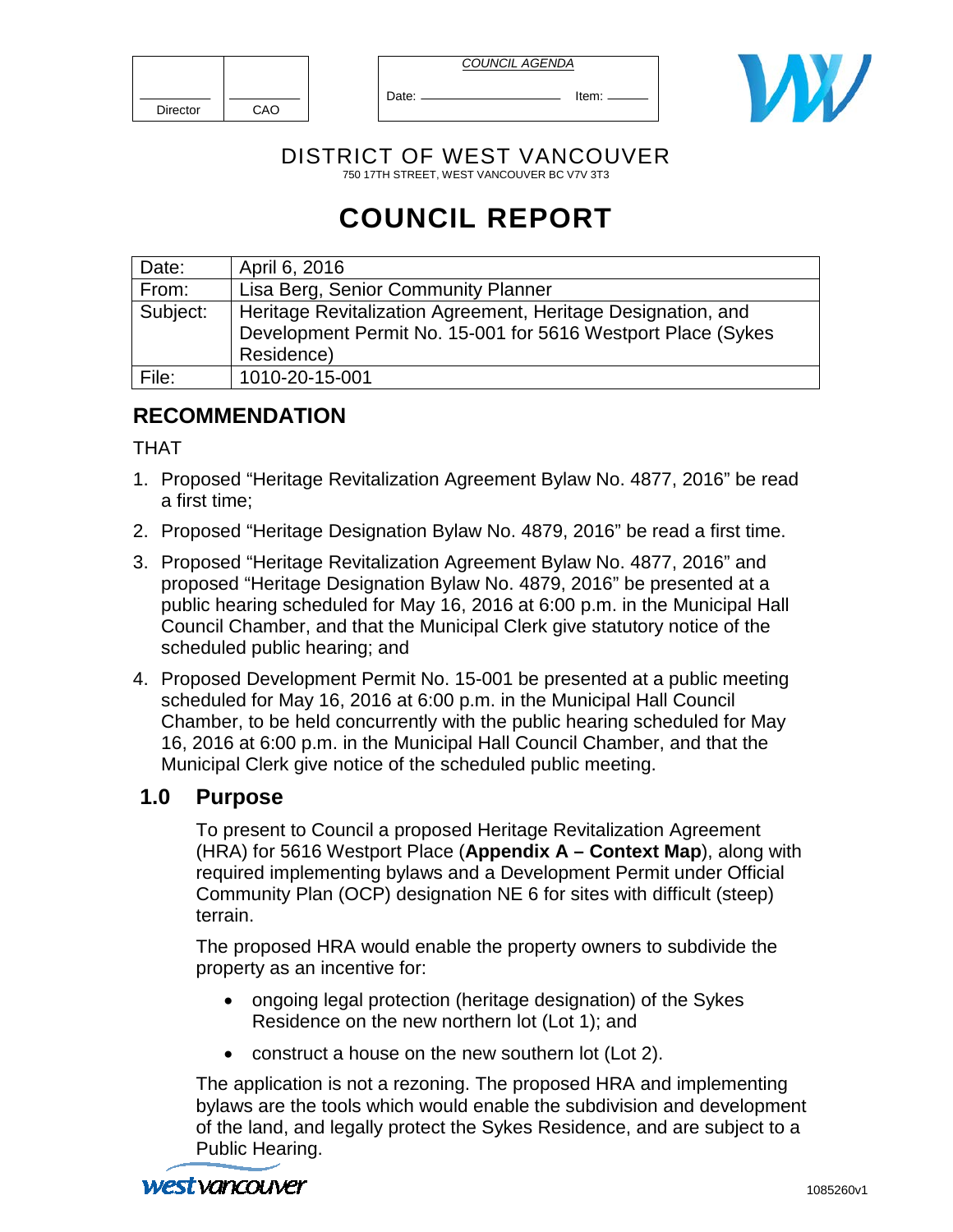### **2.0 Executive Summary**

Synthesis Design, on behalf of the property owners, have applied for a Heritage Revitalization Agreement (HRA) for 5616 Westport Place. The intent of the HRA is to provide for ongoing legal protection through municipal heritage designation of the Sykes Residence in exchange for subdivision of the land. Subdivision would allow for the construction of a dwelling on the southern lot. The HRA would provide for Zoning Bylaw variances and a Floor Area Ratio (FAR) of 0.30 for each lot.

The Sykes Residence has heritage value for its contribution to the West Coast style of modern architecture with its unique 'spiral helix' roof, wide flaring eaves and exposed beams and curved walls. The house is valued for its association with the original owner, astronomer and educator Major Paul Sykes. He and his wife occupied the house from its construction in 1964 until his passing in 2005. The residence is also significant for its association with prominent architect Peter Kaffka.

Redevelopment of the site is guided by OCP Policy HE 1 and per Councilapproved guidelines for the applications of such incentives to retain heritage resources. The Sykes Residence is listed on the West Vancouver Community Heritage Register and is eligible for municipal conservation tools and incentives enabled under Part 15 of the *Local Government Act*. The HRA is the legal framework between the District and the property owners, and municipal heritage designation is to provide ongoing legal protection for the Sykes Residence. The property is also subject to a development permit under OCP Policy NE 6 to deal with sites with difficult (steep) terrain.

The Design Review Committee (DRC) considered the proposal at its September 17, 2015 and October 15, 2015 meetings. The DRC supported the proposal at its second meeting after revisions to the original proposal.

The proposed HRA and development permit would place development controls to ensure that the creation of a new dwelling preserves neighbourhood character, addresses steep slope conditions, and does not detract from the historical significance of the Sykes Residence.

Should Council support the recommendations outlined in this report, the bylaws would receive first reading and a public hearing would be scheduled for May 16, 2016. Prior to the public hearing, the applicant would be required to host a Development Application Information Meeting to allow the neighbours an opportunity to learn about the proposal and ask questions of the property owners prior to the public hearing.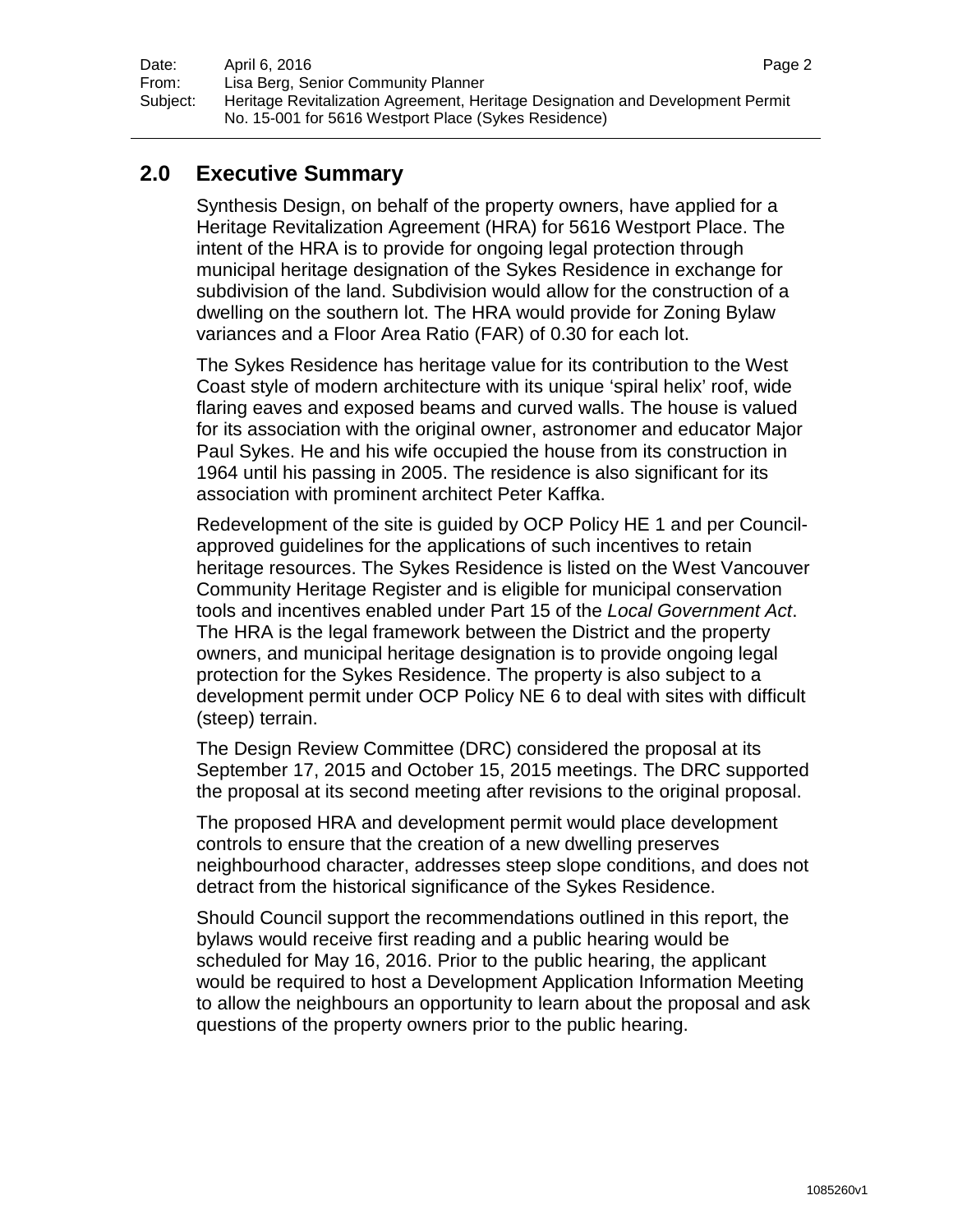### **3.0 Legislation/Bylaw/Policy**

#### *Legislation*

Municipal conservation tools and incentives are enabled under Part 15 of the *Local Government Act*. Continuing protection tools are described in Division 5 of Part 15, under sections 610 through 616, and include: heritage revitalization agreements, heritage designation, and heritage site maintenance standards (see **Appendix C**).

#### *Policy*

Consideration of this development application is guided by Official Community Plan (OCP) policies related to heritage conservation and development on steep slopes:

- OCP Policy HE 1 is to "encourage the preservation, retention and maintenance of buildings, sites and landscapes listed in the municipal heritage inventories<sup>[1](#page-2-0)</sup>".
- OCP Policy NE 6 is to "recognize and manage environmentally sensitive areas."
- OCP Policy NE 6 applies to lands with difficult terrain within the Existing Neighbourhoods that are proposed for subdivision. A development permit is required to accommodate the proposal.

#### *Bylaw*

The site is zoned RS10 (Single Family Dwelling Zone 10).

### **4.0 Background**

4.1 Previous Decisions

At the November 26, 2007 Council meeting Council passed the following motion:

"THAT the District of West Vancouver Community Heritage Register be established, pursuant to section 954 of the *Local Government Act*."[2](#page-2-1)

At the June 15, 2009 Council meeting Council passed the following motion:

"THAT staff utilize the following guidelines in the application of heritage conservation tools and incentives, which are enabled under the Local Government Act and Community Charter.

<span id="page-2-0"></span><sup>&</sup>lt;sup>1</sup> The District commissioned three heritage inventories in the late 1980s and early 1990s: (1) West Vancouver Heritage Inventory; (2) West Vancouver Heritage Landscape Inventory; and (3) West Vancouver Survey of Significant Architecture: 1945 – 1975. These inventories give no legal status and are primarily used for information and research purposes, including the development<br>of the nomination list for the Community Heritage Register in 2008. 

<span id="page-2-1"></span><sup>&</sup>lt;sup>2</sup> Note: The revised Local Government Act (RS2015) came into force on January 1, 2016, so references to applicable sections of the LGA in this report differ from those sections referenced in previous Council resolutions.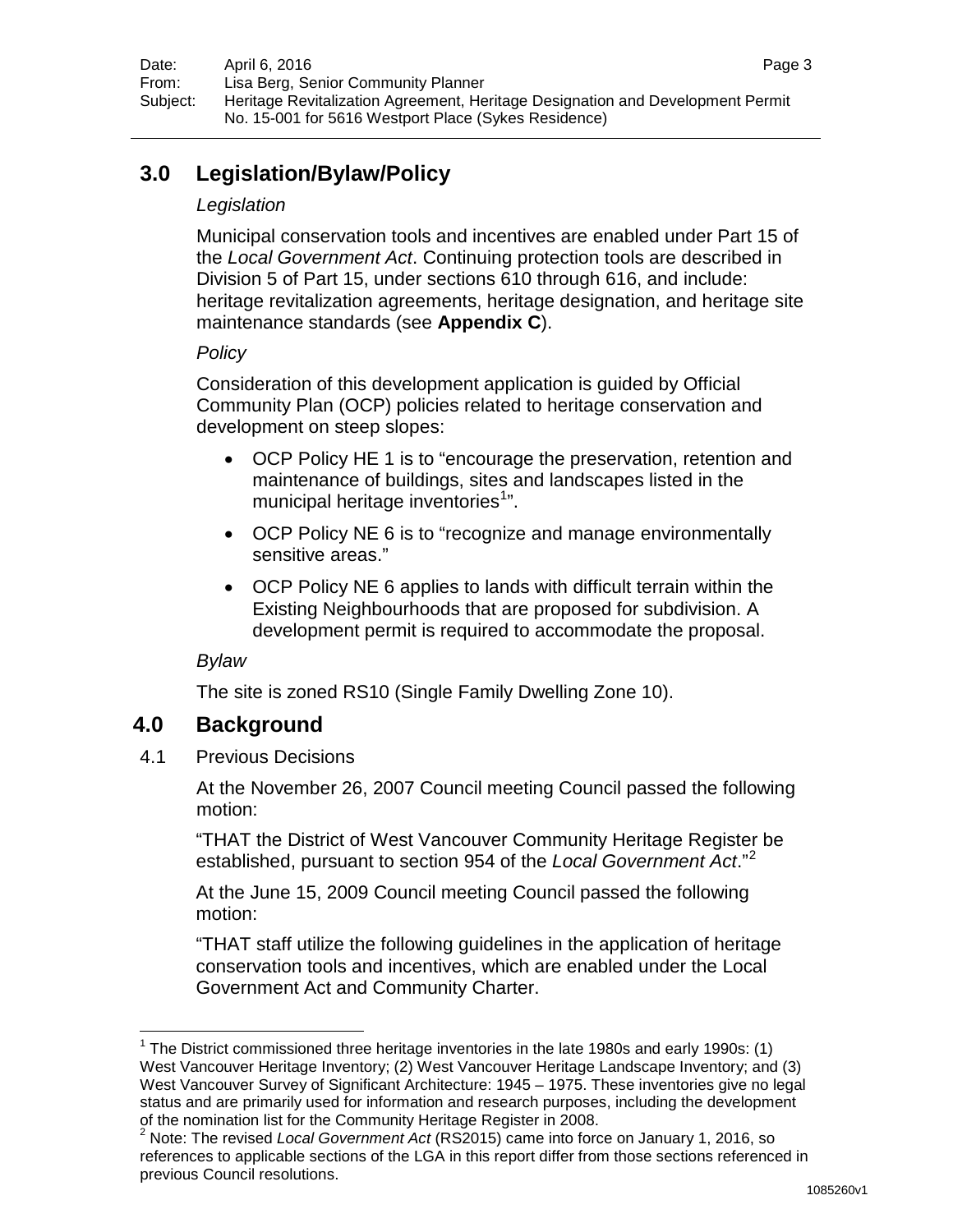- (a) Properties that are formally recognized for their heritage value via listing on West Vancouver's Community Heritage Register are considered eligible for municipal conservation incentives.
- (b) 'Non-monetary' and other 'supportive' incentives be made available for conservation of privately-owned heritage properties.
- (c) Heritage Revitalization Agreements (HRAs) will be used as the legal framework for drafting conservation agreements between the District and the owner of a heritage property, including the application of incentive tools.
- (d) Heritage designation bylaws will be used in tandem with HRAs to provide for ongoing legal protection of heritage resources."

At the July 5, 2010 Council meeting Council passed the following motion:

"THAT 2385 Haywood Avenue and 5616 Westport Place be added to the West Vancouver Community Heritage Register, pursuant to Section 954 of the *Local Government Act*."

4.2 History

In June 2006, Council adopted the Heritage Strategic Plan. This document articulates the community's values around heritage, and lays out the framework for building a robust heritage conservation program. The key implementation action following adoption of the Plan was the establishment of a Community Heritage Register in November 2007.

The register provides formal recognition of heritage value, and establishes eligibility for municipal conservation incentives. To date, 49 buildings and landscape resources have been added to the Register – including 27 privately-owned houses.

In 2008, the Heritage Strategic Plan Implementation Working Group identified the need for municipal incentives to make conservation and legal protection of heritage resources economically-viable. In June 2009, Council adopted a set of guidelines for the application of heritage conservation tools and incentives, including the use of Heritage Revitalization Agreements (HRAs) and Heritage Designation. Incentive tools endorsed by Council are 'non-monetary' in nature – e.g., land use and development incentives rather than municipal grants and permissive tax exemptions.

The Sykes Residence is listed on the West Vancouver Community Heritage Register, and is eligible for municipal conservation tools and incentives enabled under Part 15 of the *Local Government Act*. Per Council-approved guidelines for the application of such incentives, a Heritage Revitalization Agreement (HRA) has been the legal framework for drafting the conservation agreement between the property owner and the District, and municipal heritage designation is to provide ongoing legal protection for the Sykes Residence.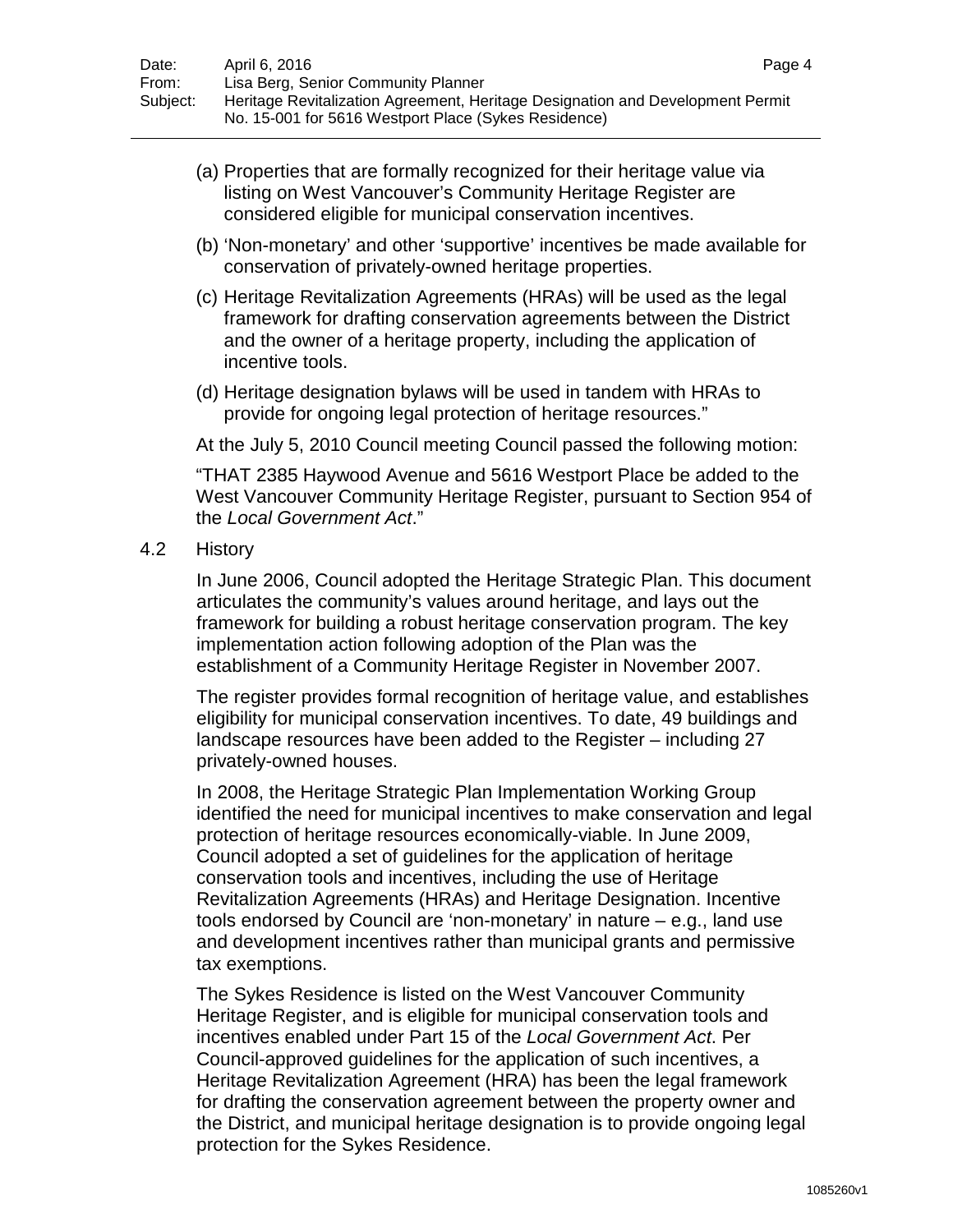### **5.0 Analysis**

5.1 Discussion

#### *Subject Property*

The Sykes Residence is located at 5616 Westport Place, and is situated on the upper portion of a 1,932 square metre (20,800 square foot) lot (see Figure 1).



Figure 1: 5616 Westport Road and its character-defining 'spiral helix' roof

Under the existing RS10 zoning, the site could be redeveloped with a new house of approximately 7,280 square feet (676.2 square metres), not including an in-ground basement or other exempted floor area. The lot is under the minimum amount of area (297 square metres) to qualify for a conventional two-lot subdivision $3$ .

Beyond the footprint of the existing house, the land drops steeply to the south to Westport Road below – from 371 feet above sea level to approximately 100 feet to the lowest point of the property at the southeast corner.

The significant changes in grade allow for expansive views from the Sykes Residence to the Strait of Georgia and Bowen Island. Figure 2 demonstrates shows the relationship between the Sykes Residence and the proposed new dwelling below given the steepness of the bank.

<span id="page-4-0"></span> $^3$  The minimum lot area is 1,115 square metres (12,000 sq ft).  $\overline{\phantom{a}}$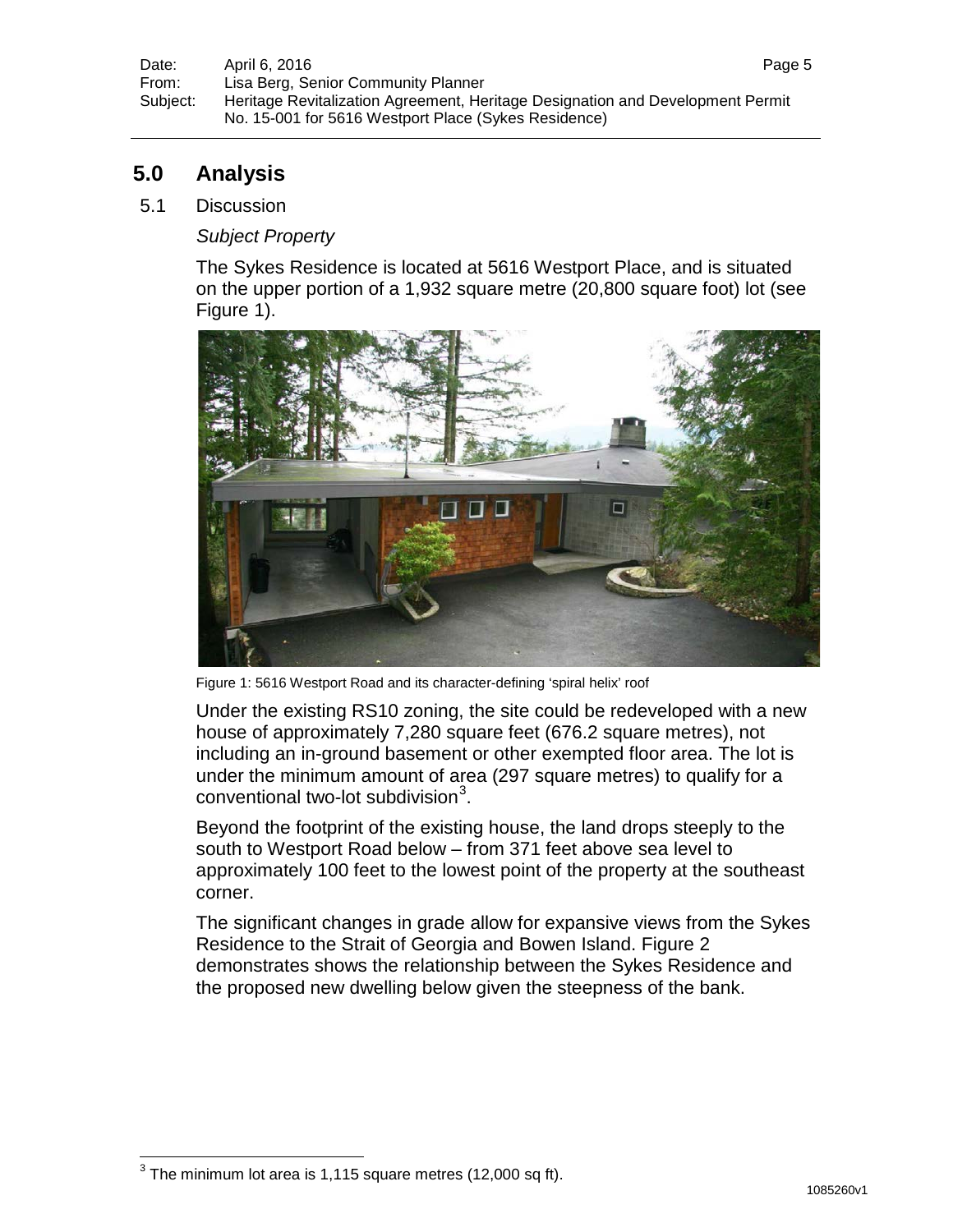

Figure 2: Schematic Lot Section (Sykes Residence at top, proposed new constrution below)

#### *Local Area Context*

The subject property belongs to a five-lot residential subdivision created in 1960, which consists of irregular-shaped properties centred on a cul-desac. Building areas were created on relatively flat upper portions of the lots and the residential neighbourhood is characterized by low-rise family homes built into the cliff side with rugged and densely forested terrain.

#### *The Sykes Residence & Legacy*

The Sykes Residence was built in 1964 for Major Paul Sykes and his family. It is noted as a spectacular house and exceptional example of the West Coast Style of modern architecture that was designed by architect Peter Kaffka according to Don Luxton and Associates, who prepared the Conservation Plan attached as **Schedule A to Appendix E**.

Major Sykes (b. 1918 – d. 2005) served with distinction in the United States Air Force during WWII. After the war, he returned to his studies at UBC and earned a masters degree in physics. He was appointed a lecturer and administrator at UBC, where he remained until he retired in 1983. Pursuing his passion in astronomy, he became a life member of the Royal Astronomical Society of Canada – Vancouver Centre. The Astronomical Society gives an annual memorial lecture in his name.

The existing residence is approximately 3,100 square feet in area (representing a Floor Area Ratio of 0.15 out of a permitted maximum of 0.35) with 11% site coverage (the maximum being 30%).

See Figure 3 for images of character-defining elements of the Sykes Residence.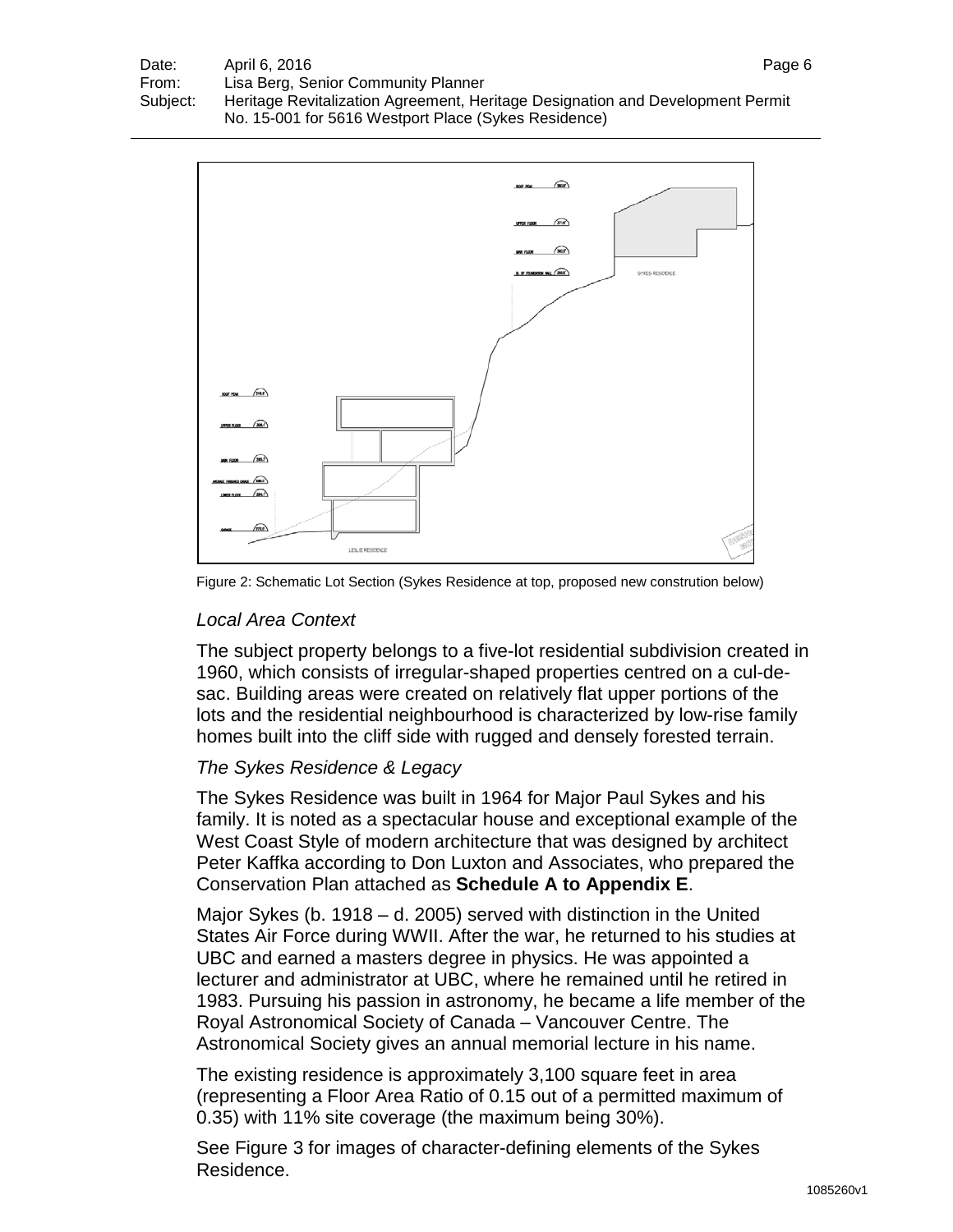

Concrete stair above granite-faced fireplace

Original front door assembly with reeded sidelights

East-facing carport wall with flaring eaves

#### Figure 3: Character-defining elements

#### *The Proposal*

The proposed HRA would enable the property owners to subdivide the property as incentive to:

- retain the Sykes Residence as a municipally-designated heritage building on the northern lot (Lot 1); and
- build a new single family dwelling on the southern lot (Lot 2).

The application is not a rezoning. While the underlying rezoning would remain intact, the HRA would effectively vary the zoning bylaw, including the lot area, to enable the proposed subdivision and development.



Figure 4: Proposed Leslie House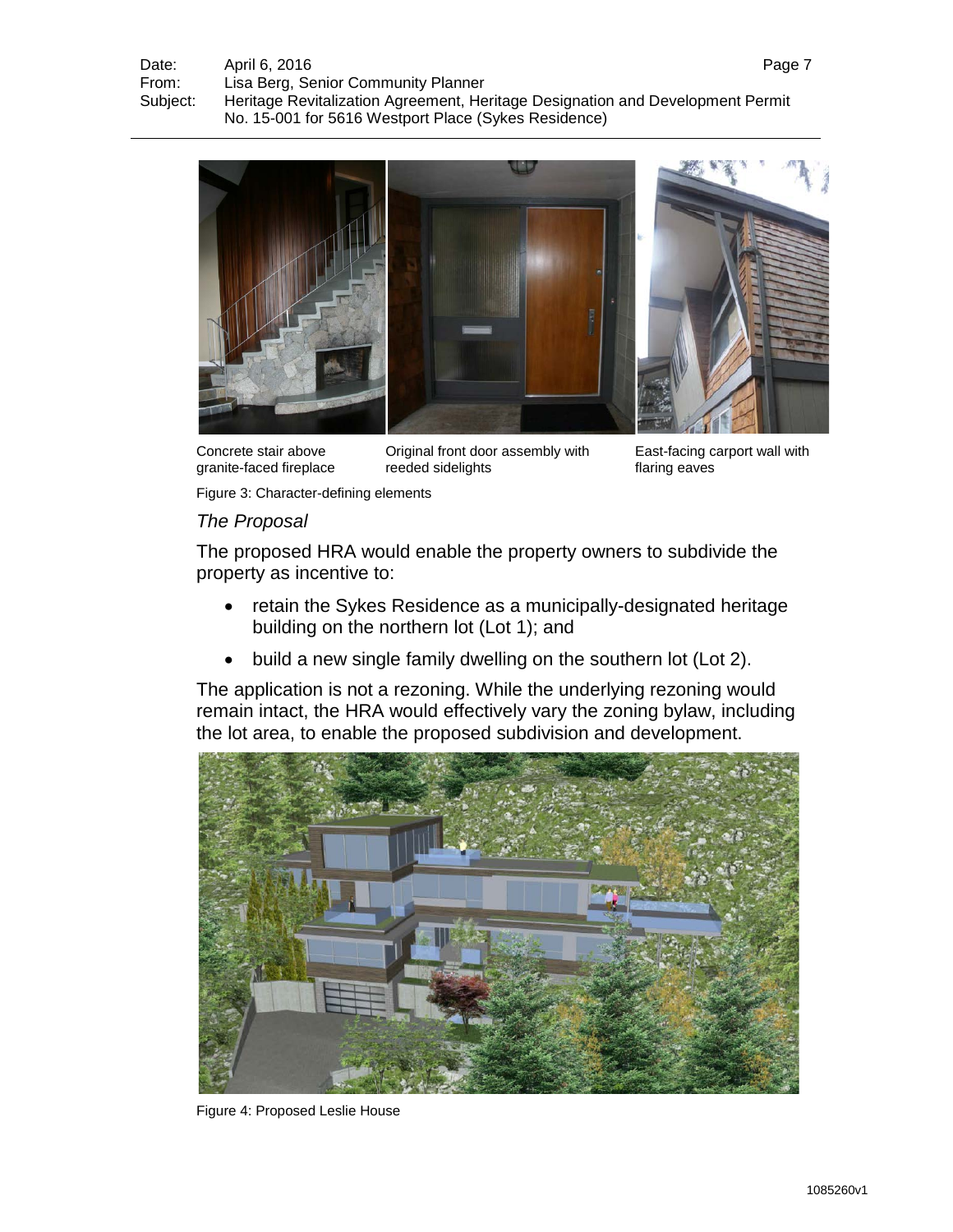The proposed form of subdivision is freehold ownership, which represents a typical form of single family residential development. The proposed new dwelling (see Figure 4) is a detached house constructed on the lower portion of the site behind the Sykes Residence – i.e. below the lowest floor of the Sykes Residence on the steeply-sloping portion of the site. This new house would be accessed from Westport Road with its own driveway.

In designing this new house, the property owners wished to create a dwelling that would reflect the needs of their family but that would also complement the Sykes Residence and blend with the streetscape and its forested cliff setting. The proposed development plans are attached as **Appendix E** (as Schedule B to the proposed HRA Bylaw).

The proposed house would have three levels of living space, with primary access via the garage at the exposed basement level or via the main entrance on the first level. It would comprise a floor area of 294 square metres (3,166 square feet). The landscape is to remain as a natural site with native trees and plants.

The Project Profile is set out in **Appendix B**.

#### *Required Bylaws and Development Permit*

Implementation of the proposal, as described in this report, is subject to Council approval; specifically, the adoption of two proposed bylaws:

- "Heritage Revitalization Agreement Bylaw No. 4877, 2016" (**Appendix E**); and
- "Heritage Designation Bylaw No. 4879, 2016" (**Appendix F**).

Approval of proposed Development Permit No. 15-001 (**Appendix G**) is required to deal with development on challenging (steep) terrain. The terms and conditions of the development permit address the following:

- Subdivision of steep terrain;
- Tree protection measures during development;
- Sediment and erosion control works;
- Construction traffic management and parking; and
- Securities for landscaping.

#### *Design Review Committee*

The Design Review Committee considered the proposal at its September 17, 2015 and October 15, 2015 meetings.

**September 17, 2015:** The DRC passed the following motion:

THAT the Design Review Committee recommends SUPPORT for the general intent of the subdivision for the Heritage Revitalization Agreement for the "Sykes Residence" at 5616 Westport Place; AND FURTHER THAT the Committee recommends that the applicant resubmit the design of the house based on the following comments:

• reconsider the overall building height;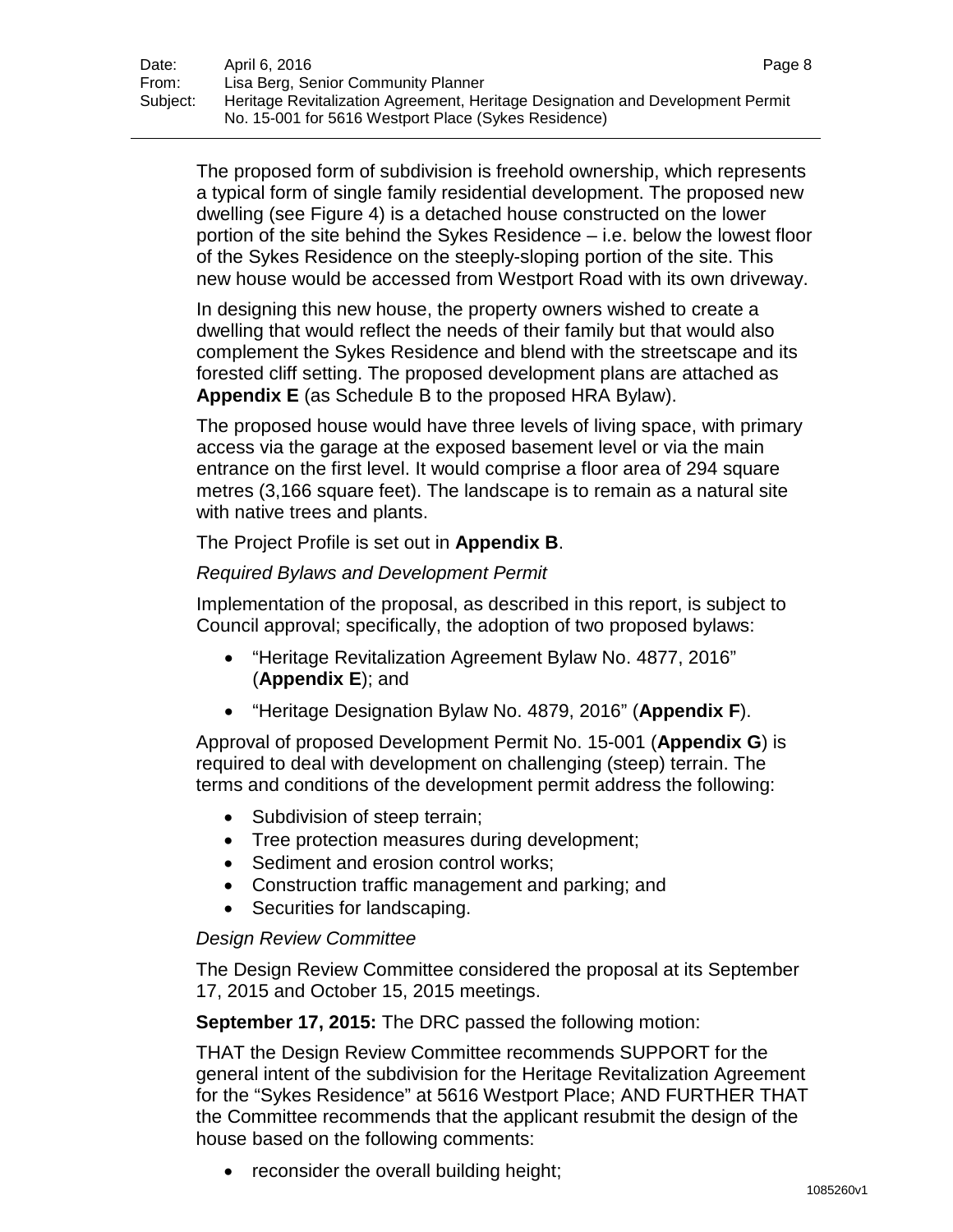- review the extent of the front yard setback to blend in with the neighbourhood; and
- create a more naturalized landscape that can blend in with the slope behind.

The applicant responded to the recommendation of the DRC and put forward revisions for their consideration, including:

- a reduction in the overall building height by 8'2";
- increasing the front yard setback to the garage by 3'. The depth of the lower level space over the garage was also reduced by 6', maintaining a 3' overhang on the garage;
- reducing the length of the side deck by 6'6", resulting in a larger side yard setback;
- reducing the site coverage from 27% to 25%;
- reducing the floor area of the house by 488 square feet, resulting in a reduction in the FAR from 0.35 to 0.30; and
- adding more trees and creating a less formal landscape pattern. The reduced massing of the building and the additional plantings, coupled with the green roofs of the building add to the overall 'green' of the site.

Overall, the revised proposal improves on the extent of the Zoning Bylaw variances requested under the HRA, and eliminated the need to vary the highest building face envelope.

**October 15, 2015:** The DRC passed the following motion:

"THAT the Design Review Committee recommends SUPPORT of the second house at 5616 Westport Place (2-lot subdivision) and commend the architect for addressing the comments.

Excerpts from the DRC meetings where the proposal was considered are attached as **Appendix D**.

5.2 Sustainability

Heritage conservation is a fundamental component of community sustainability, and is particularly significant in preserving community identity and character, and the cultural values around our built environment. The District of West Vancouver supports the conservation of privately-owned heritage property through the application of conservation tools and incentives enabled under Part 15 of the *Local Government Act*.

The objectives are to make the conservation of significant buildings an economically-viable alternative to demolition and replacement, and to support the preservation and enhancement of neighbourhood character.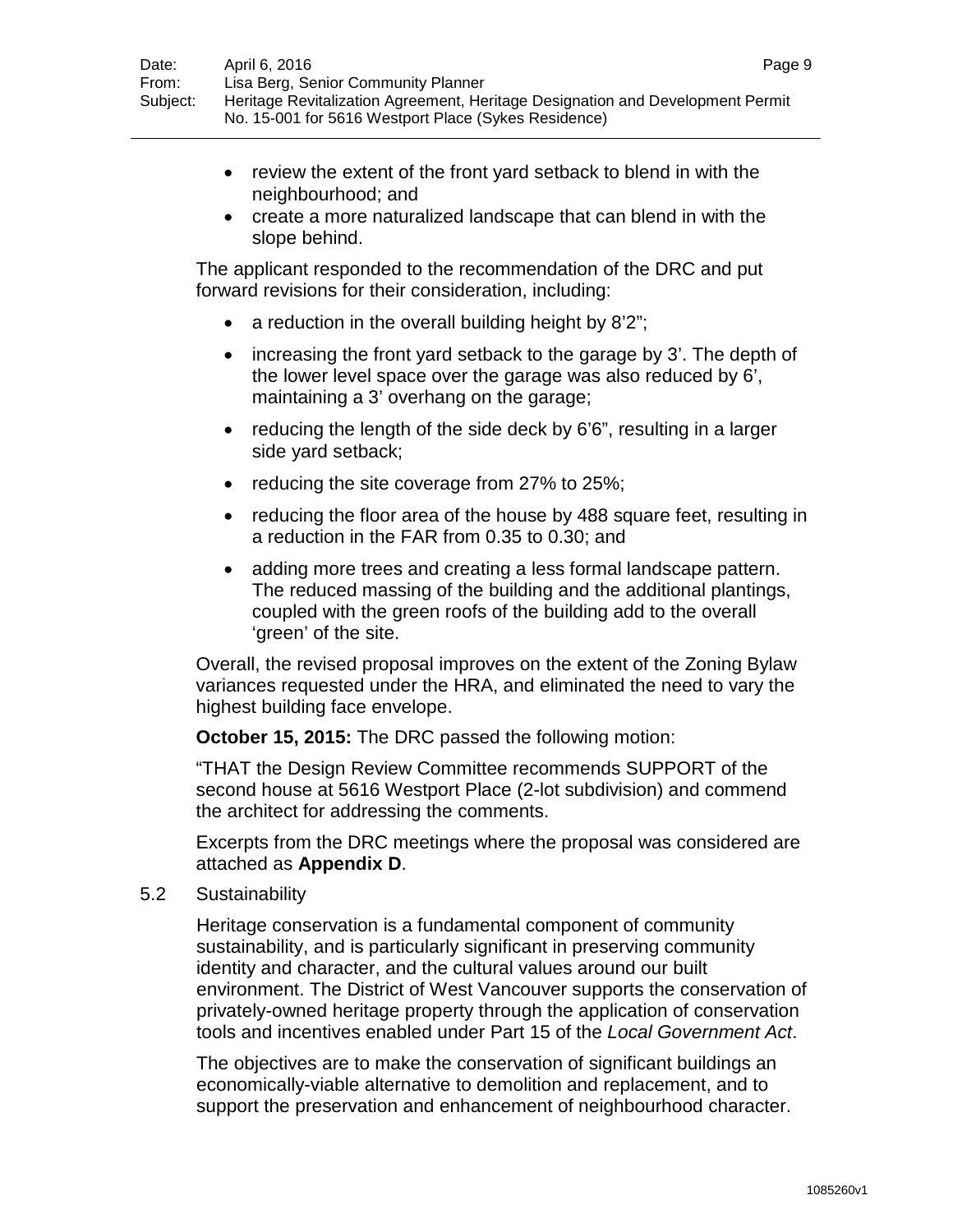According to the National Trust for Canada<sup>[4](#page-9-0)</sup>, construction and demolition waste makes up over 30% of the total waste Canadians produce.

#### 5.3 Public Engagement and Outreach

#### *Public Input*

Per sections 610 and 612 of the *Local Government Act*, the proposed Heritage Revitalization Agreement and Heritage Designation Bylaws will be subject to a public hearing.

In accordance with the Development Procedures Bylaw, formal notification of the public hearing will be given to owners and occupants of properties located within 100 metres of the subject property. This the same notification area requirement for a public meeting on a proposed rezoning application. During the public hearing, a concurrent public meeting will be held to allow the public an opportunity to provide input on the proposed development permit.

#### *Public Notification*

 $\overline{\phantom{a}}$ 

Should Council choose to consider first readings of the bylaws and schedule a public hearing, District staff will make preparations for the public hearing and concurrent public meeting and provide notification as per District procedures.

#### *Development Application Information Meeting*

The applicant will be required to organize, publicize and facilitate a Development Application Information Meeting (Open House format, venue to be determined) after first reading but before the public hearing and concurrent public meeting so that residents can learn more about the proposal beforehand.

#### 5.4 Other Communication, Consultation, and Research

Planning staff has consulted with District staff from various departments including: engineering (transportation and utilities); development engineering, and permits and inspections. The applicant responded accordingly to each departments noted comments and is satisfied with the proposal, subject to further detail review during the building permit phase.

<span id="page-9-0"></span> $4$  The National Trust for Canada is a national charity that inspires and leads action to save historic places, and promotes the care and wise use of the historic environment. "*The Trust believes that heritage conservation is a key part of sustainable communities. The message to maintain, repair and reuse, rather than to neglect, demolish and replace, links heritage conservation with healthy and affordable lifestyle choices such as walkability, cycling, and public transportation, and enable greater density, better energy performance and adaptive use in historic areas.*" Source: [www.nationaltrustcanada.ca](http://www.nationaltrustcanada.ca/)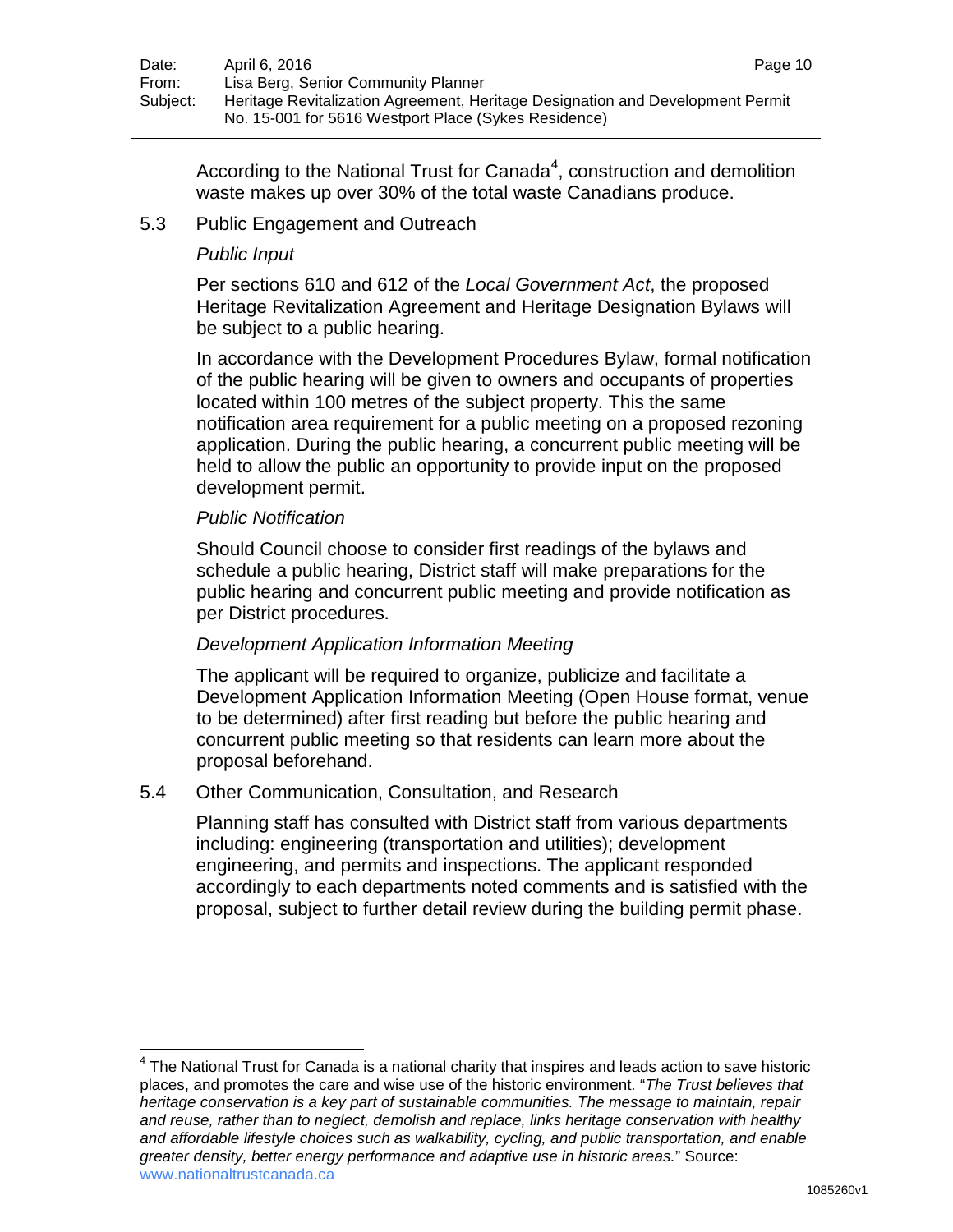### **6.0 Options**

6.1 Recommended Option

Council give first reading to the proposed bylaws and set the date for a public hearing.

The Sykes Residence has been formally recognized for its heritage value via addition to the Community Heritage Register, and is eligible for consideration of municipal conservation tools and incentives. As the proposed HRA complies with the Council-approved guidelines for the application of these tools and incentives, staff recommends that the required implementing bylaws be read a first time, and be considered at a public hearing and concurrent public meeting along with the proposed development permit.

- 6.2 Considered Options
	- a) give first reading to the proposed bylaws and set the date for a public hearing; or
	- b) give first reading to the proposed bylaws and set an alternative date (to be specified) for a public hearing; or
	- c) defer consideration pending the receipt of additional information (to be specified) be provided and available to assist in consideration of the application; or
	- d) reject the application.

The above options are presented for consideration should Council desire to give first reading to the proposed bylaws, set a date for a public hearing, request additional information or reject the application.

### **7.0 Conclusion**

While the replacement of older housing stock is a part of neighbourhood evolution, the loss of recognized heritage houses can be seen as a loss to the connection to the past of a community. West Vancouver's recognized heritage buildings are also vulnerable to loss through demolition. At present, only five properties in West Vancouver are municipallydesignated – i.e. legally protected. There are three in-stream applications for HRA/heritage designation, including the subject application for the Sykes Residence. As with the Toby House HRA (approved May 2015), this is a precedent-setting approach for conserving West Vancouver's heritage buildings, and presents a viable alternative to demolition and replacement.

Subject to public input, staff recommends that the proposed Heritage Revitalization Agreement (HRA) for 5616 Westport Place (Sykes Residence), along with the required implementing bylaws and development permit under OCP designation NE 6 be given first reading and scheduled for a public hearing and concurrent public meeting.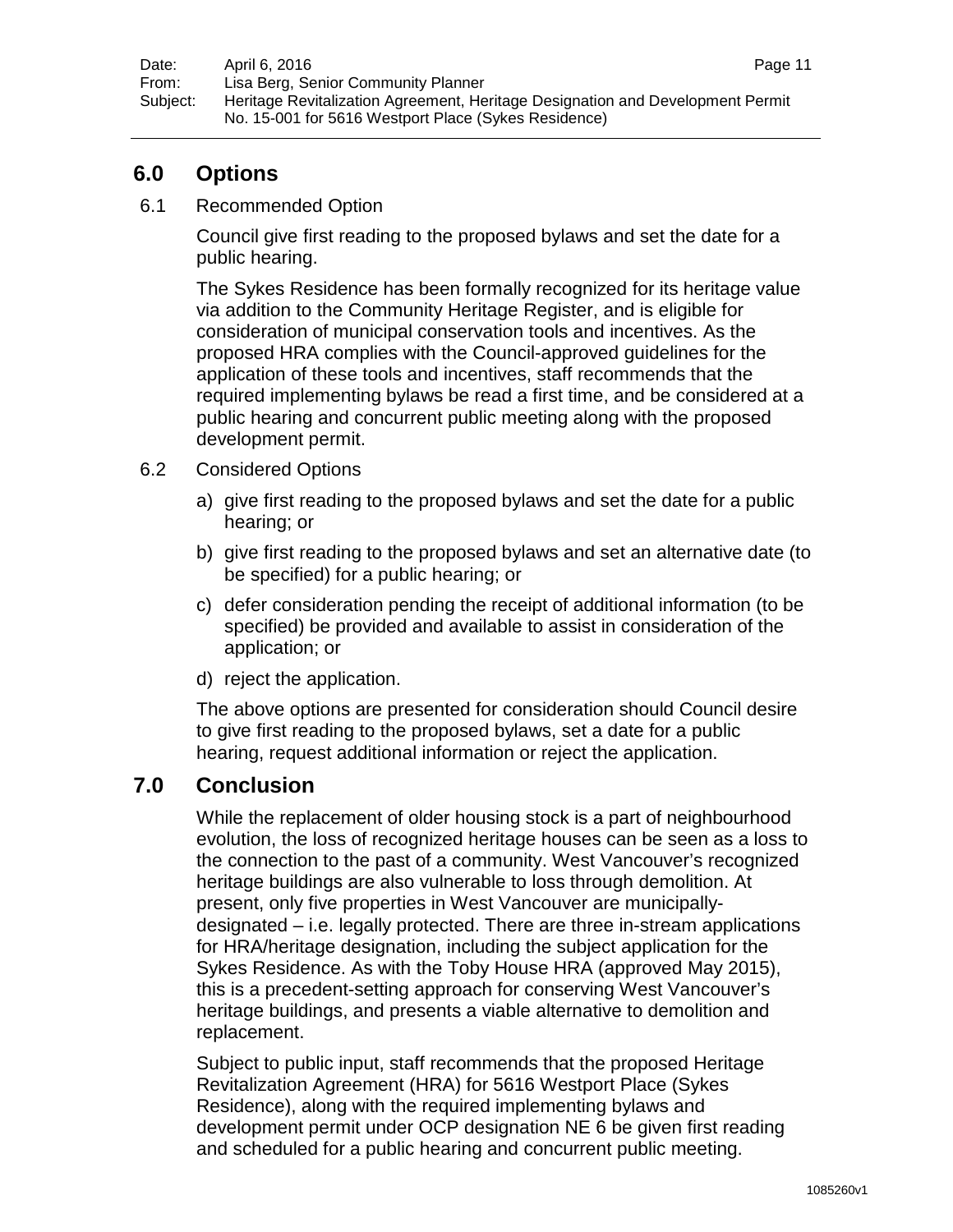UsuBer

Author:

Lisa Berg, Senior Community Planner

**Concurrence** 

Chris Bishop, Manager of Development Planning

Appendices:

- A. Context Map
- B. Project Profile
- C. Continuing Protection Tools (enabled under Part 15 of the LGA)
- D. Design Review Committee *(excerpts from minutes of September 17, 2015 and October 15, 2015)*
- E. Proposed "Heritage Revitalization Agreement Bylaw No. 4877, 2016" *(includes Schedule A: Conservation Plan and Schedule B: Architectural and Development Plans)*
- F. Proposed "Heritage Designation Bylaw No. 4879, 2016"
- G. Proposed Development Permit No. 15-001 *(includes Schedule A: Architectural and Development Plans)*

1085260v1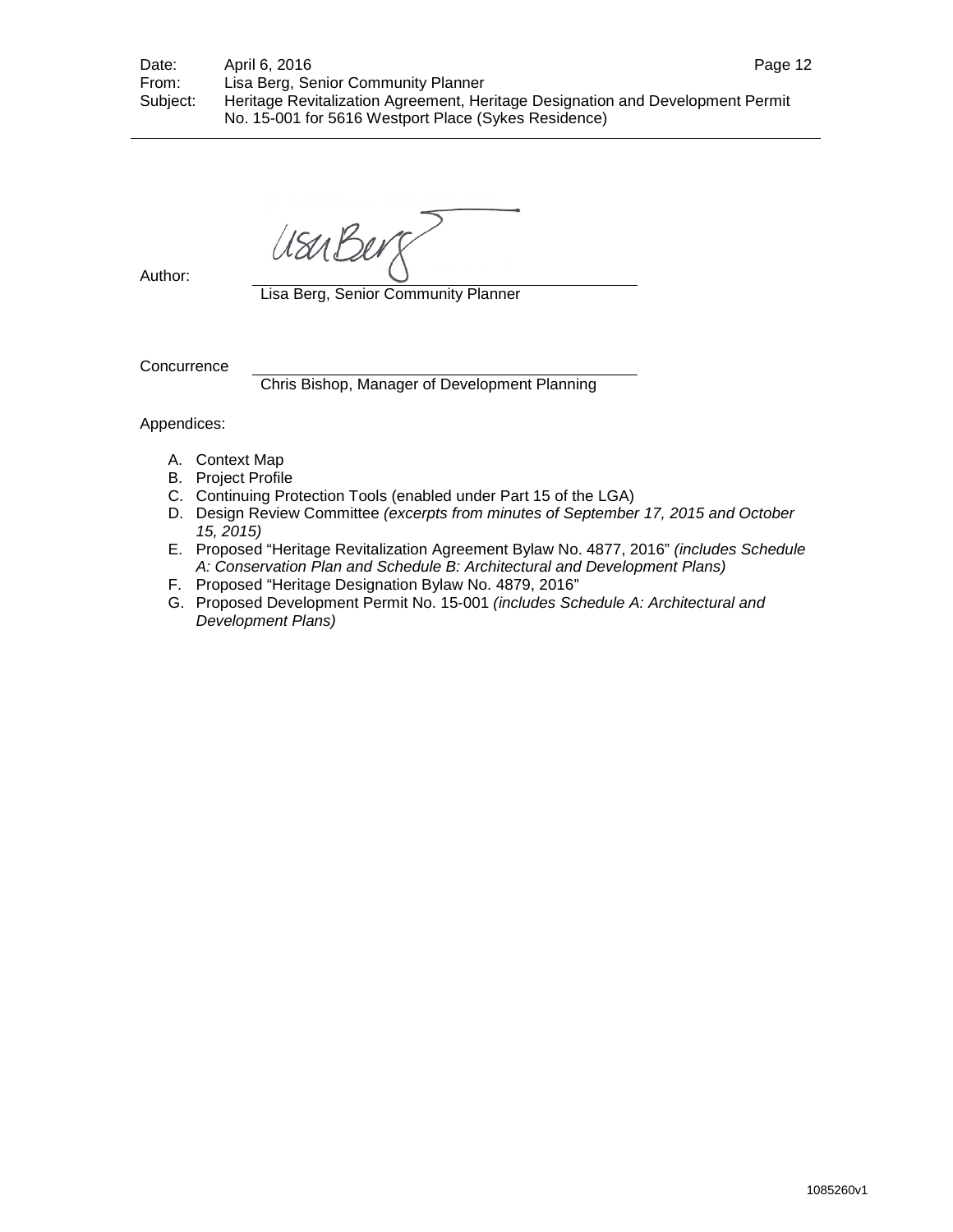## **APPENDIX A – CONTEXT MAP**



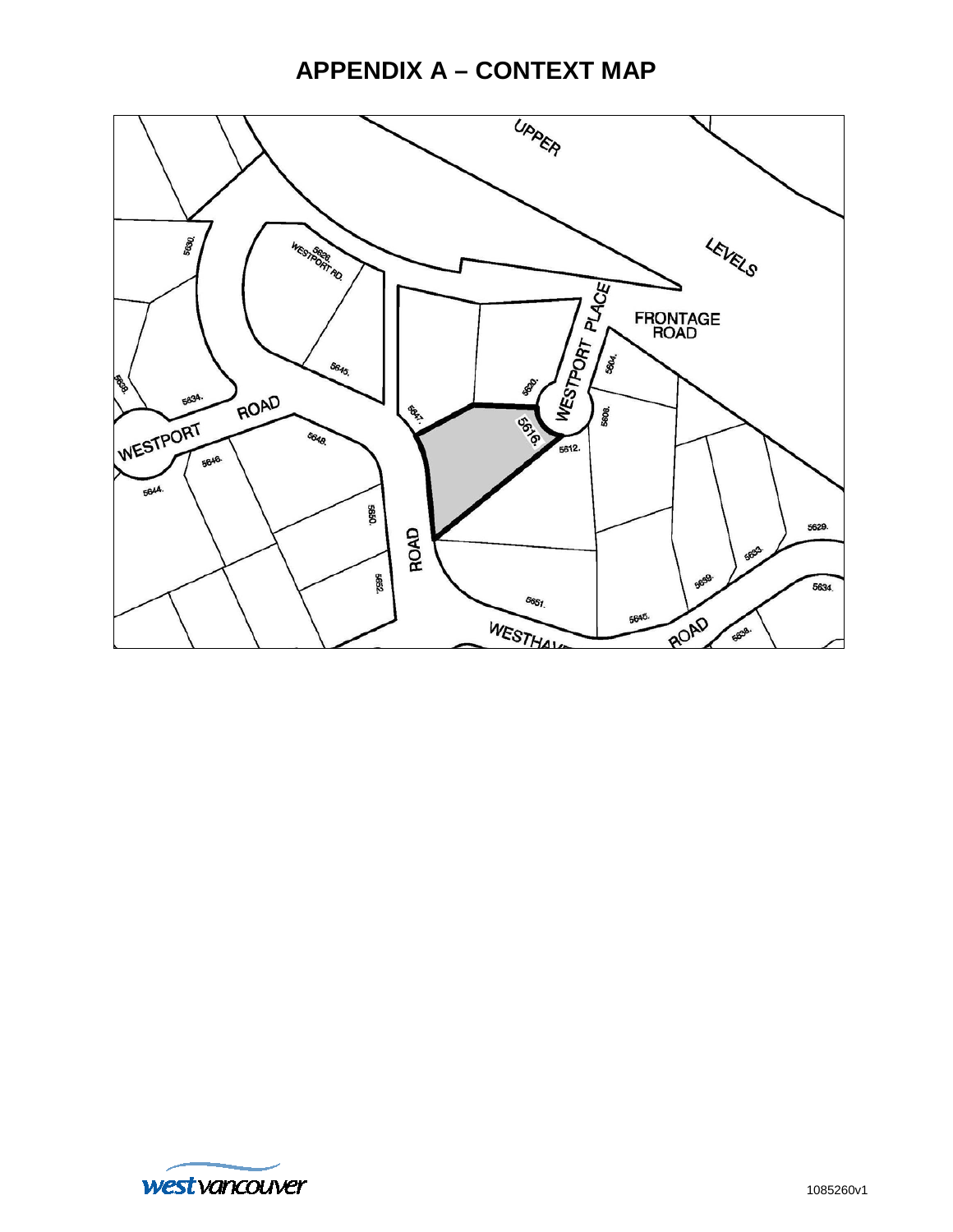## **APPENDIX B PROJECT PROFILE**

*at April 6, 2016*

| Project:                                     | <b>Leslie/Sykes HRA</b>                                                                                                                                                                                                                                                                                                                                                                                                                                            |  |  |
|----------------------------------------------|--------------------------------------------------------------------------------------------------------------------------------------------------------------------------------------------------------------------------------------------------------------------------------------------------------------------------------------------------------------------------------------------------------------------------------------------------------------------|--|--|
| <b>Application:</b>                          | <b>HRA No. 15-001</b>                                                                                                                                                                                                                                                                                                                                                                                                                                              |  |  |
| <b>Applicant:</b>                            | David & Christina Leslie                                                                                                                                                                                                                                                                                                                                                                                                                                           |  |  |
| <b>Architect:</b>                            | Synthesis Design Inc. (Curtis Krahn & James Stobie)                                                                                                                                                                                                                                                                                                                                                                                                                |  |  |
| Address:                                     | 5616 Westport Place                                                                                                                                                                                                                                                                                                                                                                                                                                                |  |  |
| <b>Legal Description:</b>                    | Lot 4 Block E District Lot 1374 Plan 10565                                                                                                                                                                                                                                                                                                                                                                                                                         |  |  |
| PID:                                         | 009-375-279                                                                                                                                                                                                                                                                                                                                                                                                                                                        |  |  |
| <b>OCP Policy:</b>                           | <b>Existing Neighbourhood</b>                                                                                                                                                                                                                                                                                                                                                                                                                                      |  |  |
| Zoning:                                      | <b>RS10</b>                                                                                                                                                                                                                                                                                                                                                                                                                                                        |  |  |
| <b>Community Heritage</b><br><b>Resister</b> | Listed on July 5, 2010                                                                                                                                                                                                                                                                                                                                                                                                                                             |  |  |
| <b>Previously Before Council:</b>            | Not previously before Council                                                                                                                                                                                                                                                                                                                                                                                                                                      |  |  |
| Summary:                                     | Proposed Heritage Revitalization Agreement (HRA) to enable<br>subdivision of the property into two fee simple lots as an incentive for<br>ongoing legal protection (Heritage Designation) for "Sykes Residence" to<br>be retained on the new northern lot (Lot 1). Approved works would<br>include alterations to the existing heritage building in accordance with a<br>conservation plan; and construction of a new house on the new southern<br>lot $(Lot 2)$ . |  |  |

|                          | <b>BYLAW</b>              | <b>EXISTING SITE</b>      | PROPOSED <sup>5</sup><br>LOT <sub>1</sub><br>(SYKES) | <b>PROPOSED<sup>6</sup></b><br>LOT <sub>2</sub><br>(LESLIE) | <b>COMMENTS</b>         |
|--------------------------|---------------------------|---------------------------|------------------------------------------------------|-------------------------------------------------------------|-------------------------|
| <b>Site Area</b>         | $1,115 \text{ m}^2$       | $1,932 \; \text{m}^2$     | $945 \; \text{m}^2$                                  | $980 \; \text{m}^2$                                         | <b>HRA</b>              |
|                          | (12,000 ft <sup>2</sup> ) | (20,800 ft <sup>2</sup> ) | $(10, 192 \text{ ft}^2 \pm)$                         | $(10,608 \text{ ft}^2)$                                     |                         |
| <b>Site Width</b>        | 24.4 m                    | 24.66 m                   | 24.66 m                                              | 39.7 m                                                      | Complies                |
| Floor Area*              | n/a                       | 3,098 sq ft               | 3,098 sq ft                                          | 3,166 sq ft                                                 |                         |
| <b>Floor Area Ratio</b>  | 0.35                      | 0.15                      | 0.30                                                 | 0.30                                                        | Complies                |
| <b>Units</b>             | 1 SFD                     |                           |                                                      | $1 + \text{ suite}$                                         | Complies                |
| <b>Site Coverage</b>     | 30%                       | 11%                       | 23%                                                  | 25%                                                         | Complies                |
| <b>Setbacks</b>          |                           |                           |                                                      |                                                             |                         |
| <b>Front Yard</b>        | 9.1 m                     | 10.9 <sub>m</sub>         | 10.8 <sub>m</sub>                                    | 3.5 <sub>m</sub>                                            | Variance<br>(Lot 2)     |
| Rear Yard                | 9.1 m                     | 27.0 m                    | 2.5 <sub>m</sub>                                     | 5.4 <sub>m</sub>                                            | Variance<br>(Lot 1 & 2) |
| Side Yard (East)         | $1.52 \text{ m}$          | 3.0 <sub>m</sub>          | 2.4 <sub>m</sub>                                     | 3.7 <sub>m</sub>                                            | Complies                |
| Side Yard (West)         | 1.52 m                    | 2.7 <sub>m</sub>          | 2.7 <sub>m</sub>                                     | 3.1 <sub>m</sub>                                            | Complies                |
| <b>Combined Side:</b>    | 25% (7.9 m)               | 5.2 <sub>m</sub>          | 5.1 m                                                | 6.9 <sub>m</sub>                                            | Variance<br>(Lot 1 & 2) |
| <b>Building Height</b>   | 7.62 m                    | 6 m                       | 6 m                                                  | 8.6 m                                                       | Variance<br>(Lot 2)     |
| <b>Highest Bldg Face</b> | 6.7 <sub>m</sub>          | 6.4 <sub>m</sub>          | 4.9 <sub>m</sub>                                     | 6.7 <sub>m</sub>                                            | Complies                |
| No. of Storeys           | $2 + b$ smt               | $1 + b$ smt               | $1 + b$ smt                                          | $3 + b$ smt                                                 | Complies                |
| <b>Parking</b>           |                           | 2                         | $\overline{2}$                                       | 3                                                           | Complies                |

<span id="page-13-0"></span><sup>&</sup>lt;sup>5</sup> Source: Information provided by applicant 6 Source: Information provided by applicant  $\overline{5}$ 

<span id="page-13-1"></span>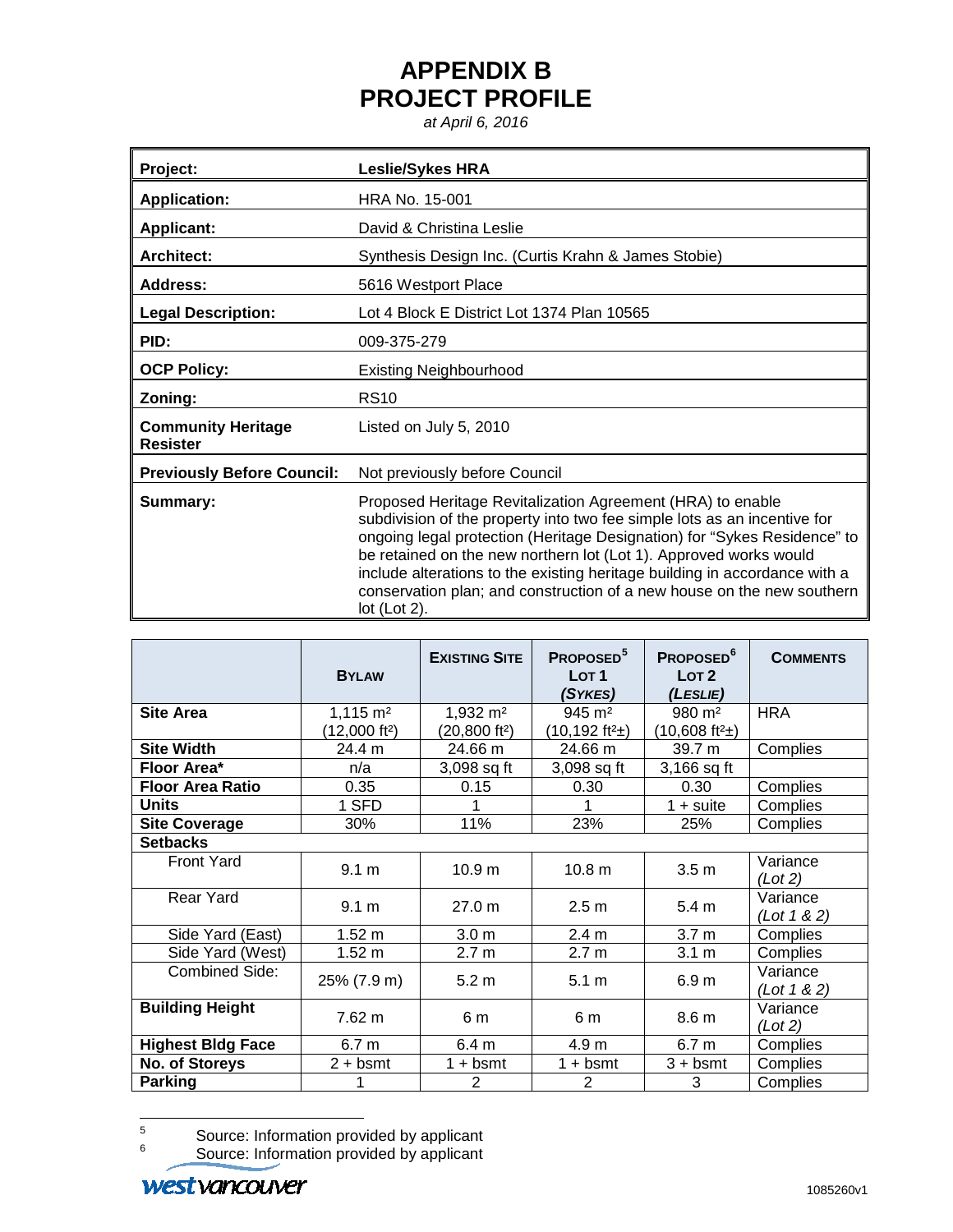## **APPENDIX B PROJECT PROFILE**

| <b>Planning:</b>          |                                                                                |
|---------------------------|--------------------------------------------------------------------------------|
| <b>LUC/DAA</b>            | No.                                                                            |
| <b>DPA</b>                | No.                                                                            |
| Heritage                  | No.                                                                            |
| <b>ROWs</b>               | None. ROW required for sewer line down west property line                      |
| <b>Easements</b>          | None                                                                           |
| <b>Covenants</b>          | None                                                                           |
| <b>Engineering:</b>       |                                                                                |
| <b>Rock Removal</b>       | TBD - will require relaxation to assist with reduction in building mass/height |
| <b>Max Driveway Slope</b> | 20%                                                                            |
| <b>Roads</b>              | Lot 1: Westport Place (existing), Lot 2: Westport Road (proposed)              |
| <b>Sanitary</b>           | <b>Westport Road</b>                                                           |
| <b>Storm Water</b>        | <b>Westport Road</b>                                                           |
| Water                     | <b>Westport Place</b>                                                          |
|                           |                                                                                |

#### **Sykes Residence Summary:**

- Construction Date: 1964
- Architect: Peter Kaffka
- Statement of Significance: Yes (March 2010)
- Conservation Plan: Yes (November 2014)

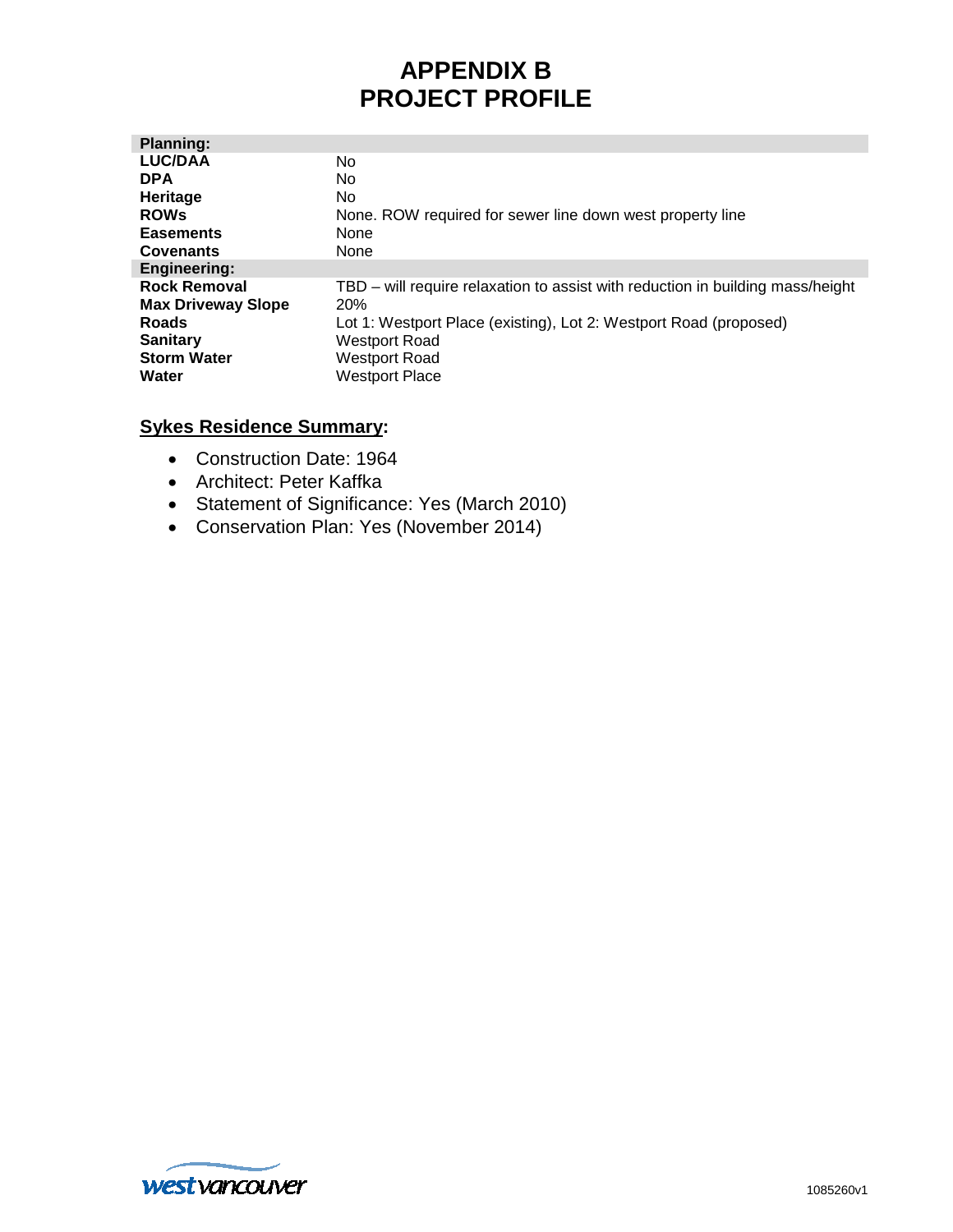## **APPENDIX C CONTINUING PROTECTION TOOLS**

The Sykes Residence is listed on the West Vancouver Community Heritage Register, and is eligible for municipal conservation tools and incentives enabled under Part 15 (Heritage Conservation) of the *Local Government Act*. Per Councilapproved guidelines for the application of such incentives, an HRA would be used as the legal framework for drafting the conservation agreement between the property owner and the District, and municipal heritage designation is to provide ongoing legal protection for the Sykes Residence.

An HRA is the principal planning and administrative tool for facilitating heritage conservation proposals (and is typically supported by a Conservation Plan, including a Statement of Significance). It is a formal voluntary written agreement negotiated by a local government and an owner of heritage property that outlines the duties, obligations, and benefits negotiated by both parties to the agreement. An HRA may:

- Detail the timing of the agreement terms;
- Vary or supplement the provisions of a zoning bylaw including use, density, siting, and lot size;
- Vary or supplement the provision of a bylaw concerning land use designation;
- Vary or supplement a permit under Part 14 of the *Local Government Act*  (Planning and Land Use Management);
- Vary or supplement a bylaw or heritage alteration permit under Part 15 of the *Local Government Act* (Heritage Conservation); and/or
- Include other terms agreed to by the local government and the property owner.

The final agreement is included as a schedule to an enabling bylaw. An HRA bylaw is typically considered in tandem with a heritage designation bylaw, which provides for ongoing legal protection of the heritage resource. In the absence of a municipal tree protection bylaw, and with limited powers to protect trees outside of riparian areas, an HRA or Section 219 Covenant can be used to protect significant landscape resources on individual sites – if these are deemed to have heritage value, or are character-defining elements of a heritage resource or property. As a result of an approved HRA, any proposed future alterations or additions to the buildings or changes to the landscape would be subject to a Heritage Alteration Permit.

A Conservation Plan, including a Statement of Significance (SOS) for the Vinson Residence was prepared by Don Luxton and Associates (November 2014) (see Figure 7) and is included as Schedule A **Appendix E**. The SOS describes the heritage resource, includes a statement of heritage value, and outlines the character-defining elements of the house and the site.



*Figure 7: Sykes Residence Conservation Plan*

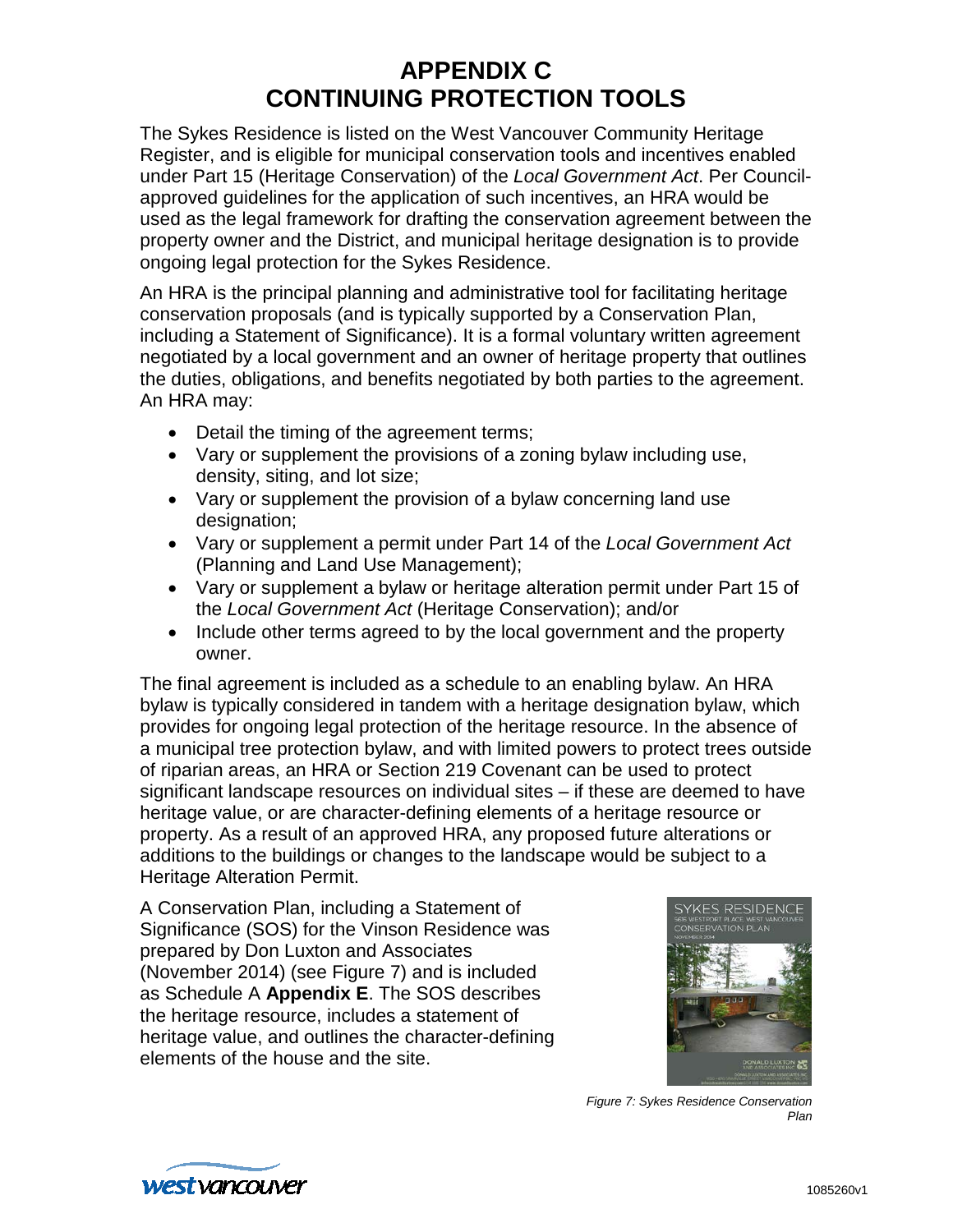## **APPENDIX D DESIGN REVIEW COMMITTEE**

#### **SEPTEMBER 17, 2015**

#### **Background:**

Lisa Berg provided background on the proposed Heritage Revitalization Agreement application. The proposal is to retain the Sykes Residence, which is an important piece of 1960s architecture. The Heritage Revitalization Agreement provides legal protection of the residence in compliance with the conservation plan, and provides economic incentive to retain structure by allowing subdivision of the property. A new single family residence is proposed for lower portion of the property, on the new lot that is created.

#### **Project Presentation:**

Architect Curtis Krahn of Synthesis Design opened the presentation. He went over the proposal for the new dwelling, the "Leslie Residence," on the lower lot. The new residence will not mimic the Sykes Residence as is designed with the same spirit of innovation. As this is a steeply sloped site, the lot line to follow the foundation of the Sykes Residence will be over 30 feet above ridge of the Leslie Residence. The architect went over the views to the site and context with neighbouring properties. Design of house responds to slope of site, including maintaining natural grades where possible with minimal impact on the site, a linear design with cross axis, which helps anchor building to garage and vertical circulation. Semi detached suite proposed for lower level, separated by entry void. The landscape plan intent is to have nature flow in and around structure. Materials exploring: green roof, concrete and unit masonry blocks at bottom, extensive use of glass, slender columns, wood soffits, anodized aluminum windows and panels. Sustainability - Smart House energy efficient designed to Energuide standards.

#### **Committee Questions:**

The Committee went on to question the presenters on the setbacks and relaxations required; onsite parking requirements; aerial deck extension to the east; and retaining wall and planter materials.

#### **Committee Comments:**

Members' comments on the application included:

- Support the premise of the project; however, cannot support the design of the house as have huge issues with the variances requested. The floor to floor ceiling heights can easily be reduced and be able to maintain the same number of storeys, encourage applicant to take a serious look to keep within range of height requirements or alternately keep heights but remove top floor. Encourage applicant to take a look at front yard setbacks and how the driveway and parked cars end up overlapping into public land. Think massing could be swapped around to create a more linear
- design and relocate some of the mass underneath the deck to land the building more calming on the site.
- The garage and games room heights are extremely generous and only make getting to living room more difficult; house can be compacted

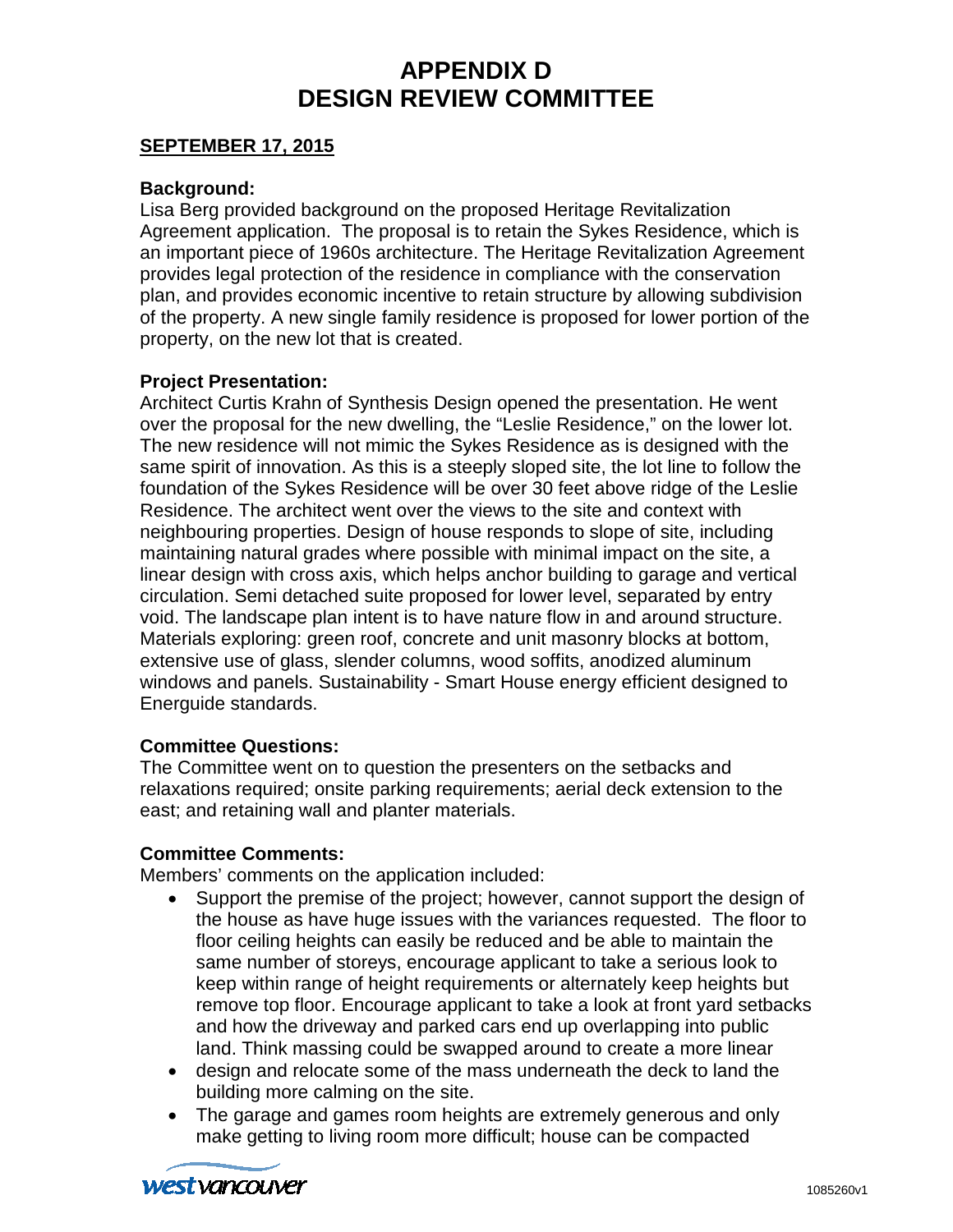## **APPENDIX D DESIGN REVIEW COMMITTEE**

- vertically and should be explored. Games room does project out close to Westport Drive and if could lower height and contract it is going to fit more comfortably on the site.
- Generally in support and congratulate on a well designed package. Don't share same concerns and feel building proportions are good, like the fact keeping heritage building and appreciate pushing building back into the site so not impacting neighbours, like the landscape and floating deck.
- Agree with squeezing volume down, think building looks imposing and massive. Space above void is there any way of rendering space differently to break into 2 smaller volumes to create more lightness as feels very massive. Front landscape looks very regimented, wonder if brought natural of mountain down to street with rocks and cascading landscape. Generally in support.
- Similar concerns. From Westport Road the house is going to look huge, 4 storeys over height is going to look like a 5-storey house, and extending variances will bring closer to Westport Road feel linear approach makes house feel even closer. Cannot support in a residential neighbourhood.
- Like the architecture think it is an excellent way of fitting into this difficult site. Think part of the innovation to save the heritage house is that it often requires a lot of variances and feel that we need to be lenient and flexible to keep in spirit to make a success on both parts. Do agree with comments that the front yard variance would be quite a departure from other houses in neighbourhood and think it would be pretty tight and severe. Height is extreme but you have a tall site and up against rock face so does have height to work with. Maybe house is too large and ambitious for this small lot. To soften from the street it might be a good idea to place some vertical trees in front of deck and house to soften from street. Like the floating deck and feel it helps the architecture.
- Think if the garage height is lowered then the house will nestle better into site. The setbacks are an issue but think if house sits lower the setbacks will not be as ominous anymore. Like that breaking house up and penetrating so you can see the site. Landscape could be more natural so it appears like the house fits naturally into the hillside. Think the more transparent this can feel the more it will disappear.
- Wondering if should look at layout functions so don't have extra fourth floor as it is a concern. Wonder if the aerial deck was not there would there be a more natural landscape as opposed to clearing the site. Like to see a study showing how the two houses sit on the site.

It was Moved and Seconded:

THAT the Design Review Committee recommends SUPPORT for the general intent of the subdivision for the Heritage Revitalization Agreement for the "Sykes Residence" at 5616 Westport Place; AND FURTHER THAT the Committee recommends that the applicant resubmit the design of the house based on the following comments: